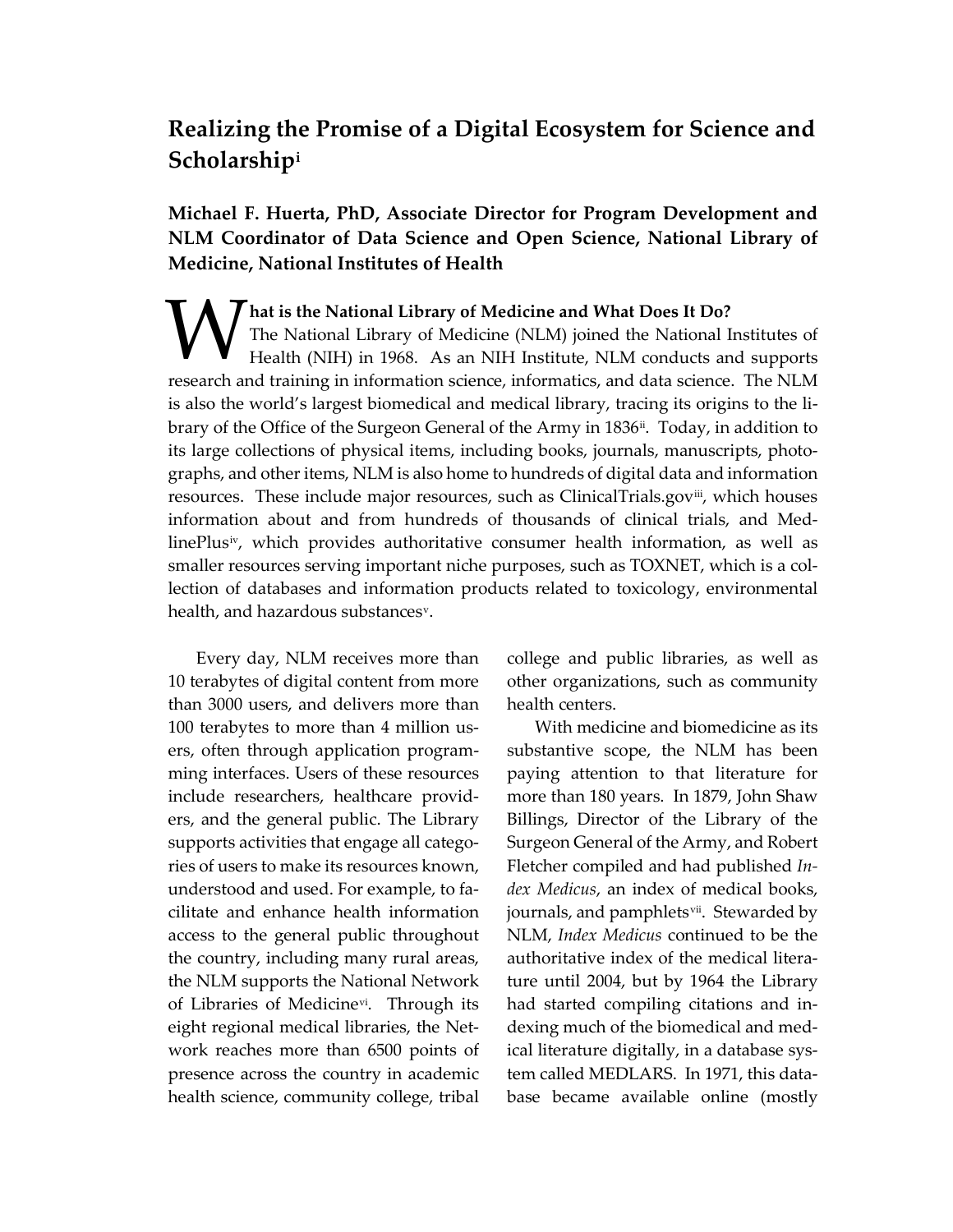anyone on the World Wide Web. Today, through university libraries) as MEDLINE<sup>[viii](#page-9-0)</sup>. And, in 1997, PubMed, which included MEDLINE bibliographic data and more, was launched for free use by PubMed contains more than 27 million bibliographic citations<sup>ix</sup>.

 sources for particular types of research research data and bibliographic data. to" covers a broad range of possible activ- compute in context on these objects, and In addition to bibliographic data, NLM has established databases and redata. These include GenBank, a database containing all publicly available DNA sequence data with annotations<sup>[x](#page-9-0)</sup>, and others<sup>xi</sup>. As biomedical research becomes increasingly digital, the NLM will likely pay attention to research objects beyond Such digital research objects[xii](#page-9-0) (DROs) might include software used to generate or analyze research data, as well as models, workflows, etc., used in research. (It is important to note that "pay attention ities.) To DROs, such as citations or datasets, NLM applies: information science to curate acquired objects, informatics to data science to extract insight from these objects. After this, the DROs are findable



 accessible (e.g., through publicly accessi- ble databases), interoperable (e.g., by tions, to another set of objects, like the da- tasets reported on in those publications). is interested in making DROs attributable (e.g., by having had metadata assigned), having adopted common data-related standards), and re-usable (e.g., by linking one set of objects, like publication cita-Thus, the processes of NLM applied to DROs make those objects compliant with the FAIR Principles<sup>xiii</sup>. In addition, NLM (e.g., through PubMed Identifiers, PMIDs, or GenBank Accession Numbers) and sustainable (NLM considers this carefully before committing to hosting DROs).

#### **The Importance of Being FAIR**

 The starting point for bringing DROs into When DROs are findable, accessible, interoperable, re-usable, and attributable, they make possible a more data-centric and open paradigm of science and scholarship, where the products and processes of research can populate an ecosystem that allows for others than those who produced specific DROs to add value to the science and scholarship around them. this more open ecosystem is to share

 (depending how interoperable they are sociated, gaining additional insight by tions by aggregating multiple datasets, DROs, especially data. Benefits of sharing data and other DROs can include with other data and tools): providing a deeper understanding of the publications and ideas with which they are asreanalysis of the data, boosting statistical power to answer particular quesability to apply big data analytic methods, broadening opportunities for collaboration, enhancing accountability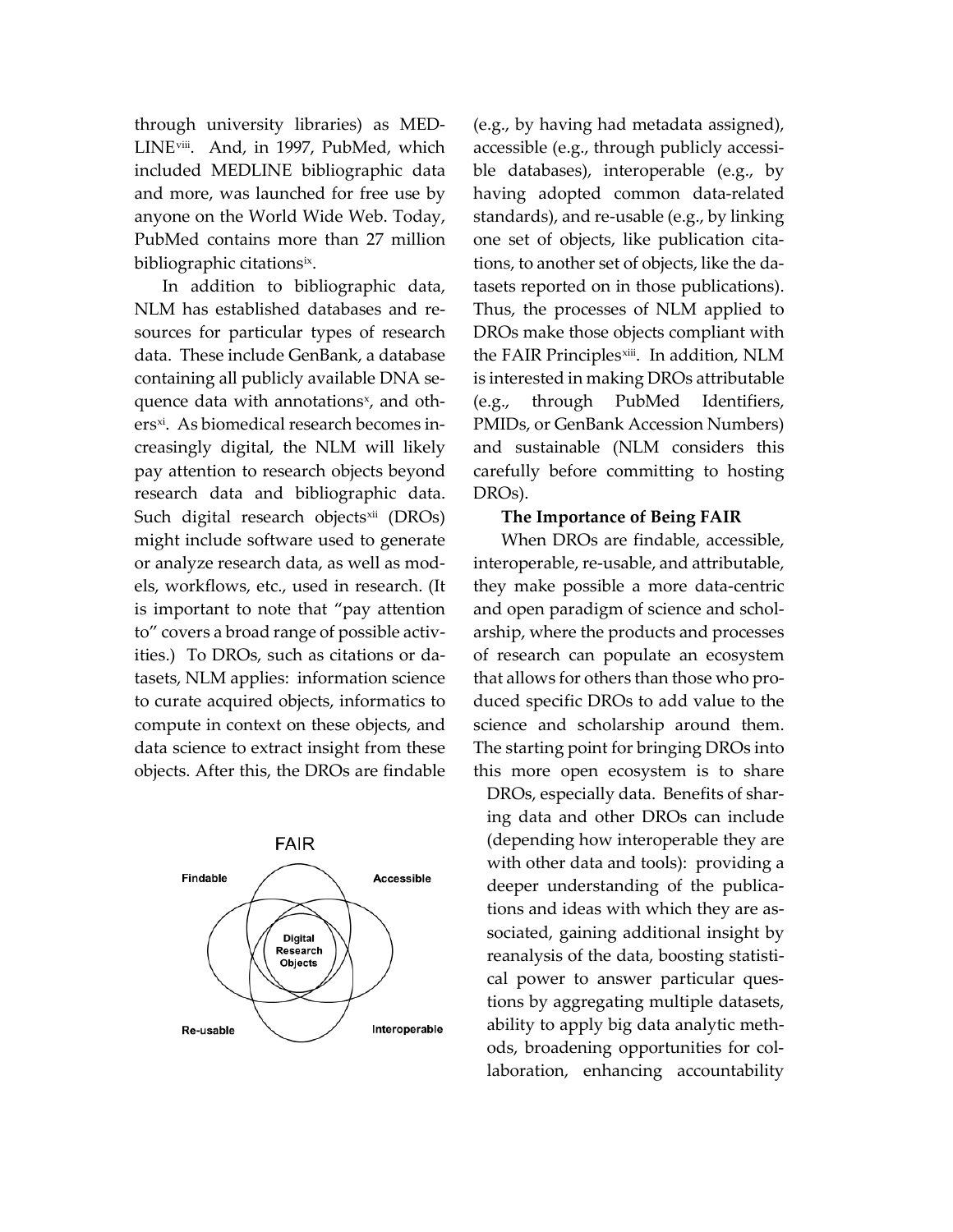creasing return on research investments (e.g., assessing reproducibility) and infor research participants, science, and society.

 such sharing, including: the costs in- before the lab that produced the data does, concerns about intellectual propstood and that the data will be misused. privacy concerns). Yet, some, such as the require broad changes in the enterprise, Of course, there are also objections to curred by making data and other DROs FAIR and sharing them, the possibility of others using the shared data to publish erty, patient privacy, and confidentiality, the fact that credit is accrued to investigators for papers published but not for data-related activities (so efforts not directed at publishing represent a net loss), the concern that data will not be under-Most of these objections can be, and in some cases have already been, overcome (e.g., support of funders for data-sharing activities, use of embargo periods so sharing data happens after publication, and a host of policy and practice solutions to address intellectual property and patient lack of incentives for data-sharing, will while others still, such as the misuse of data, may never be fully resolved.

icant value to science and scholarship. Genome Project was powered by collabo-Conducting biomedical research in a more data-centric and open paradigm has repeatedly been shown to add signif-This was perhaps most famously demonstrated by the Human Genome Project, a 13-year project launched in 1990 that fundamentally changed the direction of biomedical research, and transformed our understanding of health and illness<sup>xiv</sup>. The spectacular success of the Human rations and interactions of investigators

 in the ecosystem wrought of its findable, many large-scale data-centric and open research initiatives have proven the value continues today as projects like All of accessible, interoperable, re-usable data, tools, and infrastructure. Since then, of these paradigms, including the Human Connectome Project and its subsequent related initiatives[xv](#page-9-0), the NIH Human Microbiome Project<sup>xvi</sup>, and the GenotypeTissue Expression initiative[xvii](#page-9-0). And, the use of data-centric and open paradigms U[s xviii](#page-9-0) and the Adolescent Brain Cognitive Development Study[xix](#page-9-0) get underway.

#### **From Concept-Centric and Closed to**



#### **Data-Centric and Open**

 and concepts about the data; it is concept- centric. And, since data are not made Despite many examples of data-centric and open approaches being used, most biomedical research is not conducted that way. For most research, the major public products are scientific papers reporting conclusions *about* the data, but the data themselves are almost never seen by others, much less shared with others. Thus, the currency of most biomedical research is not the data, but ideas available to others, most research remains closed rather than open. This, however, is about to change. As society increasingly expects data from federally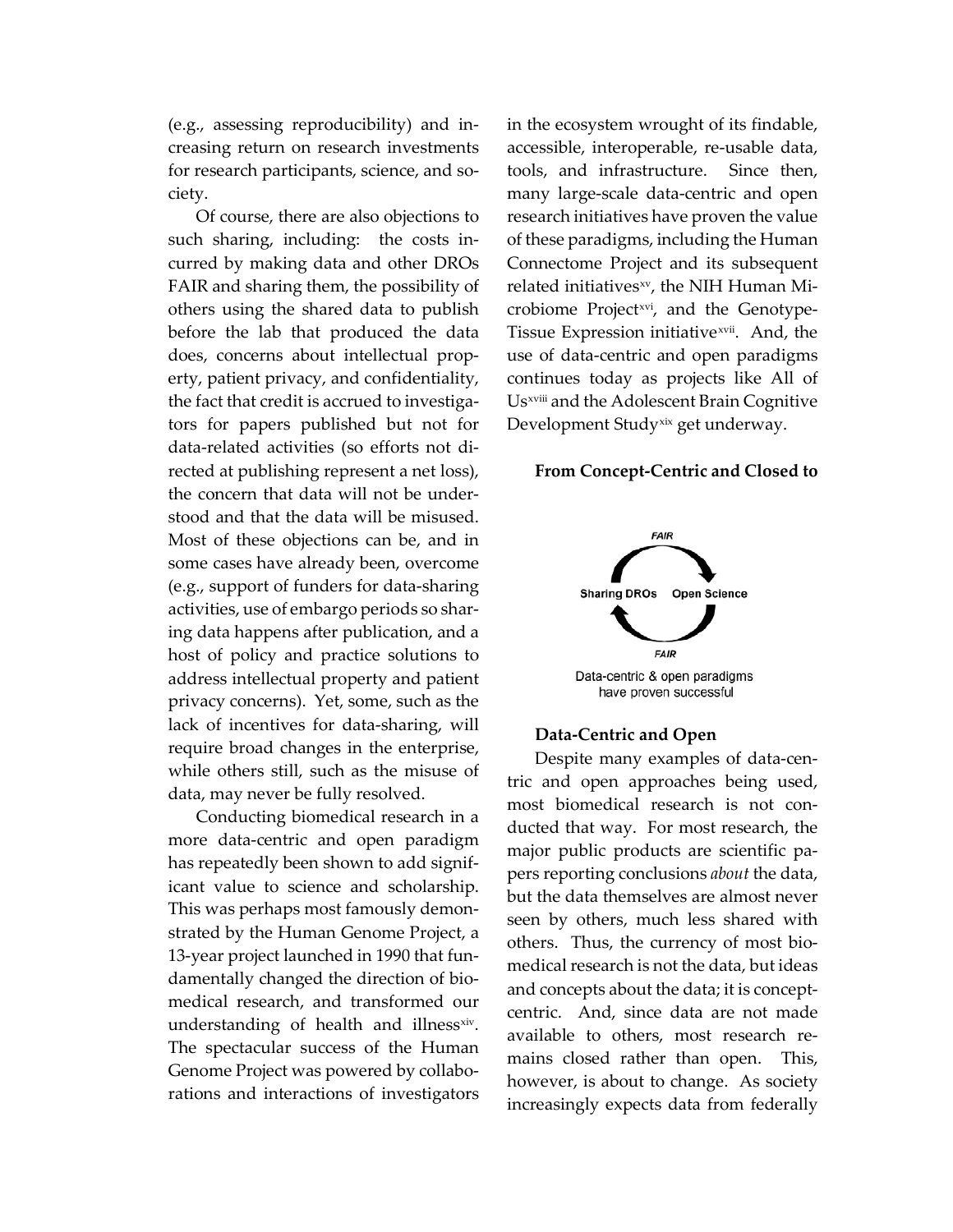funded research to be broadly accessible, technologies become ever more power- partisan policy directives from executive as computational and communication ful, as the scientific opportunities afforded by open and data-centric paradigms become more obvious, and as biand legislative branches of the federal government encourage data sharing, it is likely that data-centric and open paradigms will soon be used beyond the confines of one-off initiatives.

 Technology Policy (OSTP), Dr. John annual research and development budg- the research they conduct or support, in- cluding both the publications and the An important policy directive was issued on February 22, 2013 by the Director of the White House Office of Science and Holdren, wherein federal agencies with ets exceeding \$100 million were directed to increase public access to the results of data underlying those publications $x^x$ .

 ment have opted to use PubMed Central ported by those agencies. The NIH plan in response to the OSTP directive and in The National Institutes of Health issued its plan for meeting the OSTP directive in February 2015 $x$ <sup>xi</sup>. Regarding access to research publications, the NIH already had a policy in place, and NLM had already developed PubMed Central as the infrastructure to provide public access to them. Starting in 2008, NIH required "scientists to submit final peer-reviewed journal manuscripts that arise from NIH funds to PubMed Central immediately upon acceptance for publication"[xxii.](#page-9-0) Since the OSTP directive, several other agencies across the federal governas the infrastructure for publications supfor making research data more accessible

the interest of better science, is described below.

### **What is NIH Doing to Make Digital Research Objects FAIR?**

 teroperable, and re-usable. There are ex-As data and other DROs become more broadly accessible, it is important that NIH encourage and facilitate these objects being findable, accessible, inisting and ongoing efforts at NIH that do or could support the FAIR principles; some of these are described, below.

present, and more selectively before 1946. are indexed with a curated, hierarchically could be leveraged to make other DROs, building on MeSH in ways that would be **Findable –** PubMed is a powerful platform for discovery of the biomedical literature, with coverage from 1946 to the The full contents of some 5600 journals organized terminology (MeSH[xxiii](#page-9-0)) that allows for sophisticated search and retrieval of citations. This infrastructure such as datasets, findable, perhaps by well suited to categorize and find datasets, with a pointer to the locations of the datasets.

 is expected that within the next year, in- vestigators submitting papers to PubMed Central will be able to also deposit in low data to be findable via the literature. Some publication citations in Pub-Med already link to datasets<sup>xxiv</sup>. And, it PubMed Central the datasets associated with those papers. Both mechanisms al-

 egress and ingress. This portal can be Data repositories make their constituent data findable and NLM supports a portal with information about, and links to, some 70 data repositories that are supported by NIH<sup>[xxv](#page-9-0)</sup>, and that allow data used to identify data repositories contain-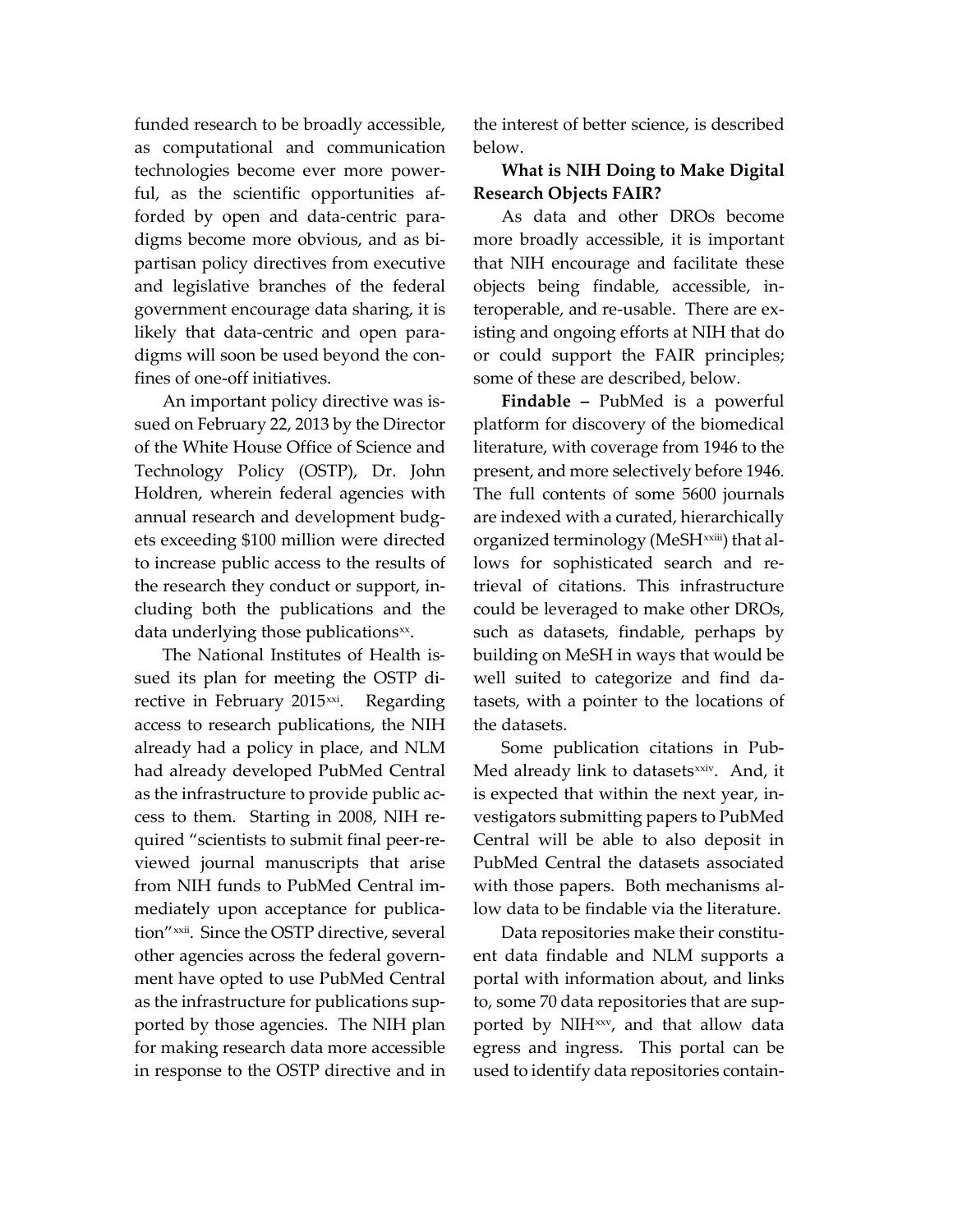anisms available for the respective reposing data of interest, and the search mechitories can be used to find specific datasets.

Looking forward, NLM is now exploring specifications that could be used to describe datasets with appropriate metadata, ideally in ways that would be widely applicable across much of the diverse data landscape of biomedical research.

 2013 OSTP directive to increase public ac- search data. Highlights of the NIH plan clude that policies would apply to all projects, and would apply at all levels of budget. budget. Data management plans would be ex-**Accessible –** As was mentioned, the cess to research results supported with federal funding included increasing access to both research publications and reto make research data more accessible in-NIH mechanisms of research support, including grants, contracts, and intramural support, regardless of the amount of

 posals for research support, and would provide information such as the type and amounts of data expected to be generated The data management plans would be pected from all applications and proor collected, the data-related standards to be used, how data might be made available to others, provisions for re-use, etc. part of the review process, with the review of the plan being able to affect the merit score.

 assessment. Peer review of data manage-Peer review of the data management plans would allow plans to be reviewed on a project-by-project basis, with the expertise and norms of that particular research community brought to bear on the ment plans, with that review affecting the

 overall score of the review, will also raise the salience of the plans with applicants and reviewers, encouraging an appropriate level of consideration being paid to them both parties.

 the use of standards. The NLM develops, ards widely-used standards, particularly for biomedical literature, healthcare in- of research data. These standards infied Medical Language System<sup>xxvii</sup> and SNOMED CT, coding systems like **Interoperable –** Data, and other DROs, are made interoperable with other DROs, tools and data resources through supports the development of, and stewformation technology, and certain types clude<sup>xxvi</sup> terminologies, such as the Uni-LOINC<sup>xxviii</sup>, and metadata tagging specifications like JATS<sup>xxix</sup>.

 major research initiatives supported by such as the Human Connectome Project, Across NIH, data repositories and NIH, its institutes and centers, also specify data-related standards. Some of these, have incentivized investigators beyond that initiative[xxx](#page-9-0) to adopt their data-related standards as their adoption allows investigators not supported by the initiative to rigorously compare their data with the initiative's data.

 nating such efforts. For example, the As the value of the use of common standards becomes more evident, institutes and centers of the NIH are increasingly communicating about and coordi-NIH Clinical Common Data Elements Task Force maintains a conversation among all institutes and centers on this topic and is currently considering how to best harmonize related infrastructure, as well as developing and documenting best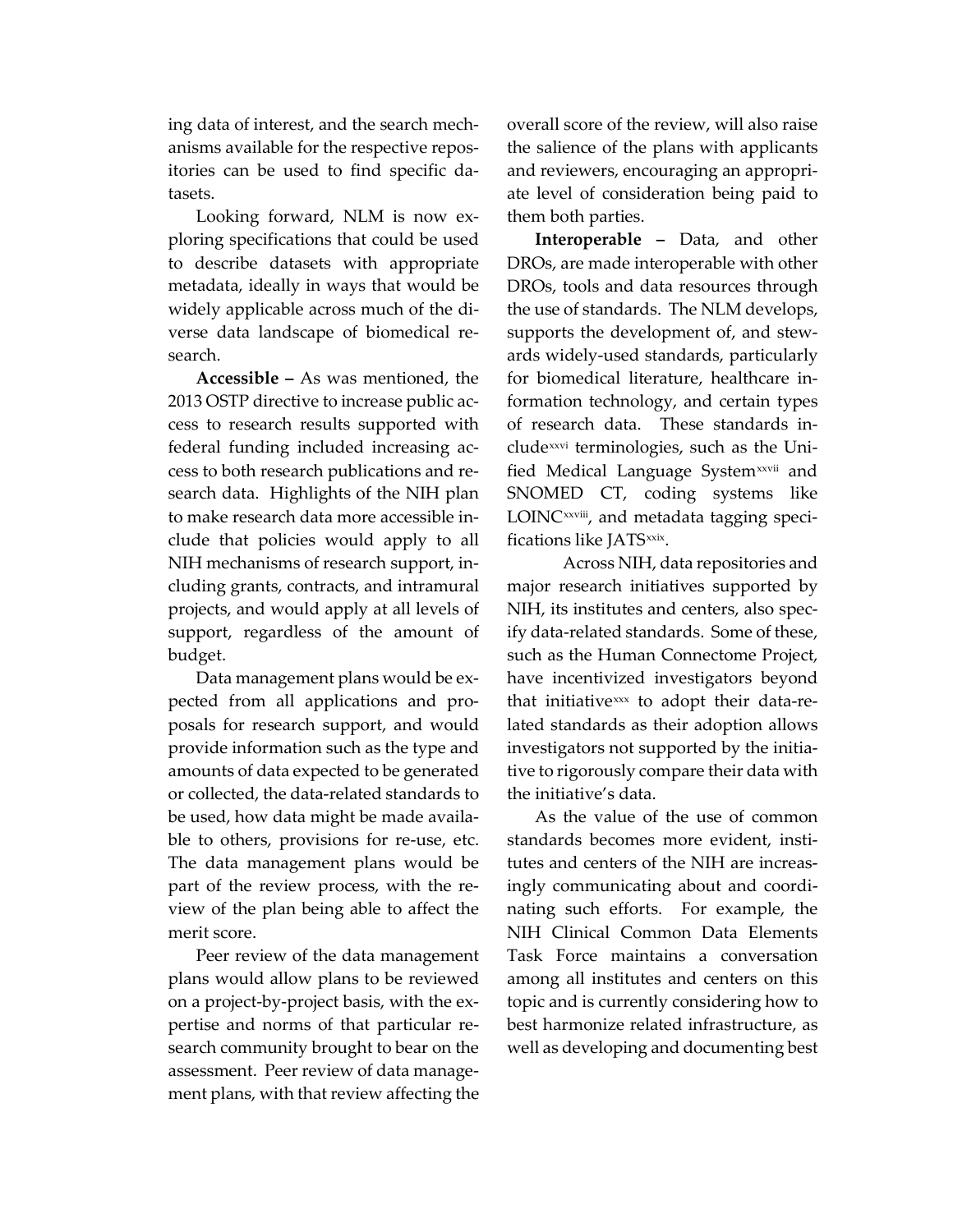developed web resources on behalf of the Task Force, including a portal to practices for standing up common data element initiatives. The NLM has also NIH collections of common data elements and related resources<sup>xxxi</sup>, and a repository for common data elements used in research conducted or supported by NIH<sup>xxxii</sup>. The repository allows users to search for specific common data elements, by topic, funding opportunity announcement, etc., as well as serving as a platform to compare and harmonize similar but distinct common data elements. Such harmonization mitigates the unnecessary proliferation of these types of standards.

 other DROs. Digital research objects that need to be compliant FAIR principles and certain standards<sup>[xxxiii](#page-9-0)</sup>, enhancing their in-NIH is now launching pilot projects to create cloud instances as virtual spaces for data, analytic tools, repositories, and populate this NIH Data Commons will teroperability.

 are linked to each other. Such linkage de- DRO). For example, if the DRO is a re- reflect the instrument source of the data, and the organism and tissue type from chine-readable metadata might be a **Re-usable –** Digital research objects are re-usable and most useful when they pends upon metadata of the DRO (metadata are data or information about search dataset, it might have both human-readable and machine-readable types of metadata. The human-readable metadata might be a set of descriptors such as "confocal image, mouse, brain" to which the data were collected. The mastring of alpha numeric characters. Ideally, the identifier is unique so it resolves to the intended object, and persistent so



 over time, and its provenance tracked that version of that object will not be lost (i.e., changes to the object can be monitored by relating the identifier to identifiers of subsequent, modified, versions of it).

 Linkage of DROs forms the basis of a and dynamic way. A simple example of and each triangle a particular scientific publication. And, each of these objects is sistent unique identifiers, shown as lines connecting them. digital ecosystem because such linkage allows DROs to interact in an automated such an ecosystem is shown below, where each disc represents a particular person, each square a particular dataset, associated with other specific objects through linkage of their respective per-

 als participated in activities resulting in a sulted in a second publication by the data authors in previous example and a In Example A, below, three individudataset (i.e., they are the data authors), and two of them were authors on the paper. In Example B, the same dataset produced by the same three data authors resame two paper authors. In Example C, the dataset and data authors from examples A and B, as well as an additional dataset authored by a subset of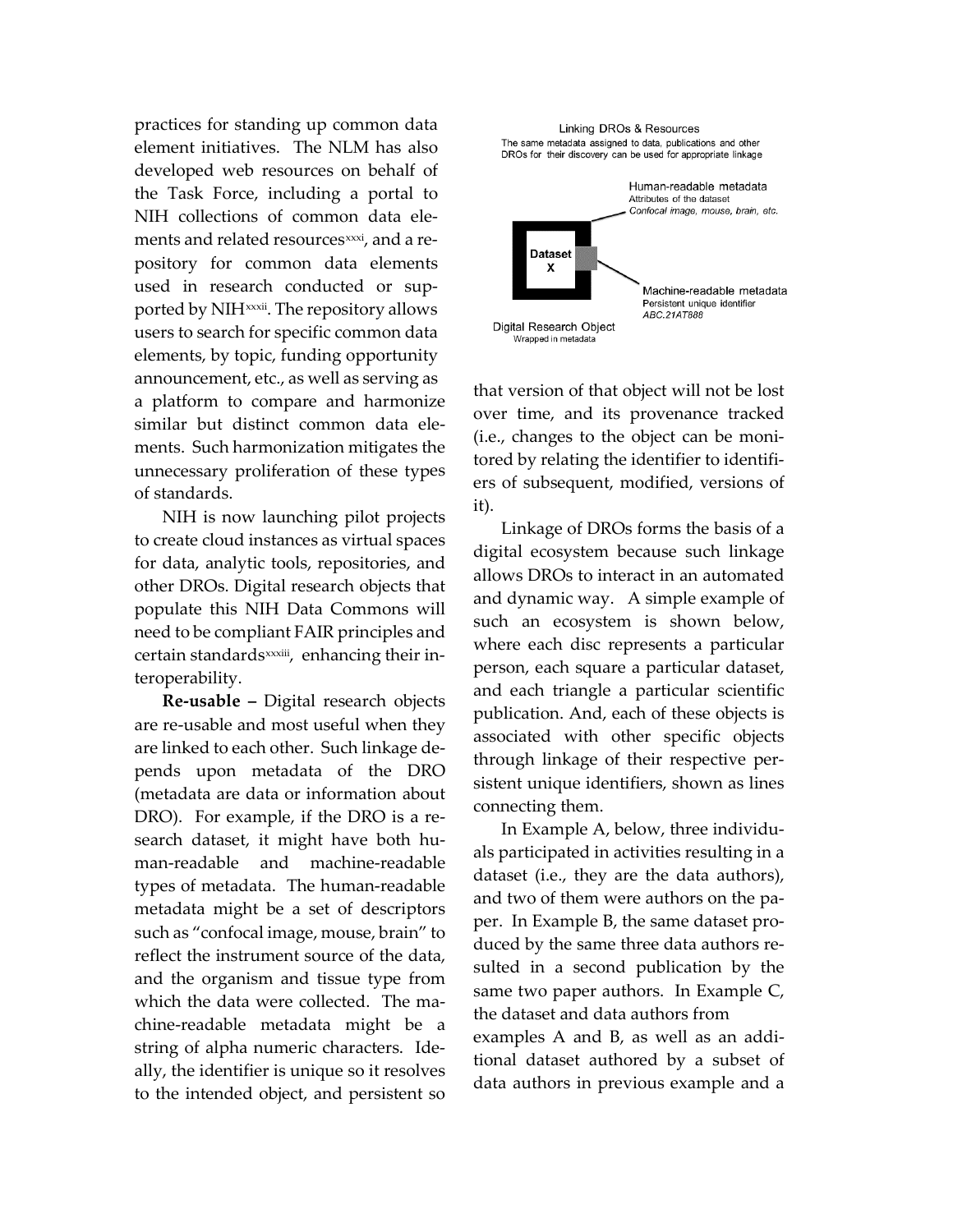

 new author, served as the basis of a scien- tific publication for which all authors of both datasets served as paper authors.

 simple linkage like that illustrated here is possible for certain sets of DROs (e.g., as does the National Database for Autism At this time, through some of NIH's research data repositories, bibliographic data platform (i.e., PubMed), administrative systems for grants, investigator's identifiers, and other DRO identifiers, Research<sup>xxxiv</sup>).

 Now, imagine an ecosystem where all DROs have persistent unique identifiers thor, paper author, software tool, etc.), NIfTI- $1$ <sup>[xxxv](#page-9-0)</sup>data format), the software other DROs directly linked to it. Of, and are associated with (linked to) all DROs appropriately. So, in addition to identifiers of particular datasets, publications, investigators and their affiliations, also present and appropriately linked in this ecosystem are identifiers such as those for the specific instrument used to collect the data (e.g., the particular magnetic resonance imaging scanner), the specific data-related standards (e.g., used to statistically analyze the data (e.g., AFNI\_17.2.05<sup>xxxvi</sup>), pre-registered experimental protocols<sup>xxxvii</sup>, etc. For any given DRO (whether a dataset, paper, data ausuch an ecosystem would allow a person - or a computer - to be aware of all of the course, this awareness of associations

 association, but higher levels; analysis of interesting insights about the nature of transactions tracked. Such an approach could provide a way to characterize the ner, adding significant value to the econeed not be limited to the first degree of such higher dimensional relationships across networks of DROs could provide the science, itself. Comprehensive awareness of associations in and by the ecosystem could be maintained by something like a blockchain approach [xxxviii](#page-9-0),xxxix, with the DRO links representing the DROs and maintain provenance at-scale in an open, distributed, and reliable mansystem of science and scholarship.

## **Data Science and Open Science at NIH: Looking Forward**

 grammatic epicenter for data science at With the retirement of Dr. Donald A. B. Lindberg as the Director of NLM, the Director of NIH asked a working group of the Advisory Committee to the Director to examine the nexus of NLM's purview and expertise and the future of data science and open science in biomedicine<sup>x1</sup>. Later that year, the working group issued a report<sup>xli</sup> with six recommendations, all of which were adopted by the Director of NIH. One of these was that "NLM should be the intellectual and pro-NIH" and another that "NLM should lead efforts to support and catalyze open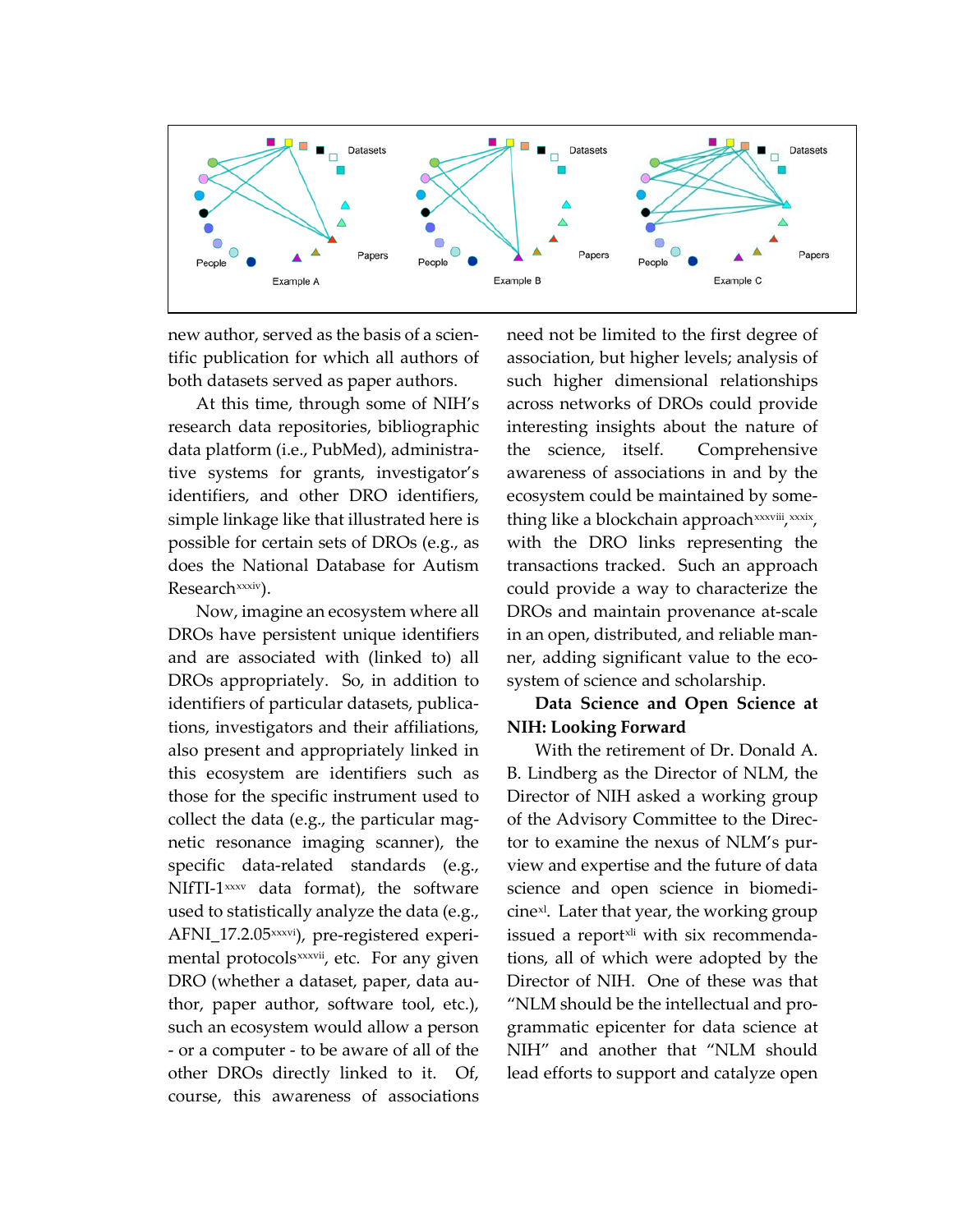ducibility, striving to promote the con- transparent analysis are public goods." science, data sharing, and research reprocept that biomedical information and its Soon thereafter, Dr. Patricia Flatley Brennan accepted the position as Director of NLM.

 and staff, leadership of NIH institutes and centers, external experts, and the spectives, a view has emerged of the key Since Dr. Brennan's arrival at NLM, input has been solicited and received from many, including NLM leadership general public through meetings, workshops, committee deliberations, town halls, and published requests for information (some of these activities have been undertaken as part of the decadal NLM strategic planning process). Informed by these ideas from diverse perissues that need to be addressed as NLM assumes the leadership role for data science and open science at NIH.

 to engage with others across NIH to de- nated. Economies of scale and experience can be realized with a strategic enterprise approach, solving the same problem once maintaining data assets and related infraare A clear and urgent priority for biomedical data science and open science is velop solutions for sustainability. As more large scale, large cohort studies, initiatives, and research programs are launched, the valuable data they produce must be housed, curated, and dissemirather than multiple times, converging on common standards, common architectures, coordination of acquisition activities around compute, and developing best practices for implementing and structure. Of course, it is important that trans-NIH approaches are flexible

enough to meet the needs of particular studies, initiatives, and programs.

 lar datasets should be curated, how long all benefit by having an empirically-de-Another important contributor to sustainability is the use of evidencebased value assessment (e.g., cost/benefit analyses). Decisions such as those about: which data to keep, at what level particuspecific datasets should be kept, which infrastructure should be invested in, which policies should be implemented and at what level of compliance, would rived base of evidence for support. Such evidence could be used to develop criteria and heuristics for guidance about future investments in data, infrastructure, and policy.

 more prominently in NIH portfolios of and scientific policy staff of NIH must be- tivities. 4) Research and innovation in Other priorities include the: 1) Strategic engagement beyond NIH, as data, science, and scholarship do not respect borders of nations, economic sectors or disciplines. 2) Development of a data-savvy workforce, including not only data scientists, *per se*, but data scientists crosstrained in biomedicine, biomedical scientist cross-trained in data science, both intramurally and extramurally. And, as data science and open science figure extramurally-supported research, program officers, scientific review officers, come more familiar with these areas. 3) Promotion of open science through changes in policies, engagement with the public around data and open science issues, and the development of tools designed specifically for use by public to facilitate their participation in research acdata science and open science, developing new analytic approaches and tools,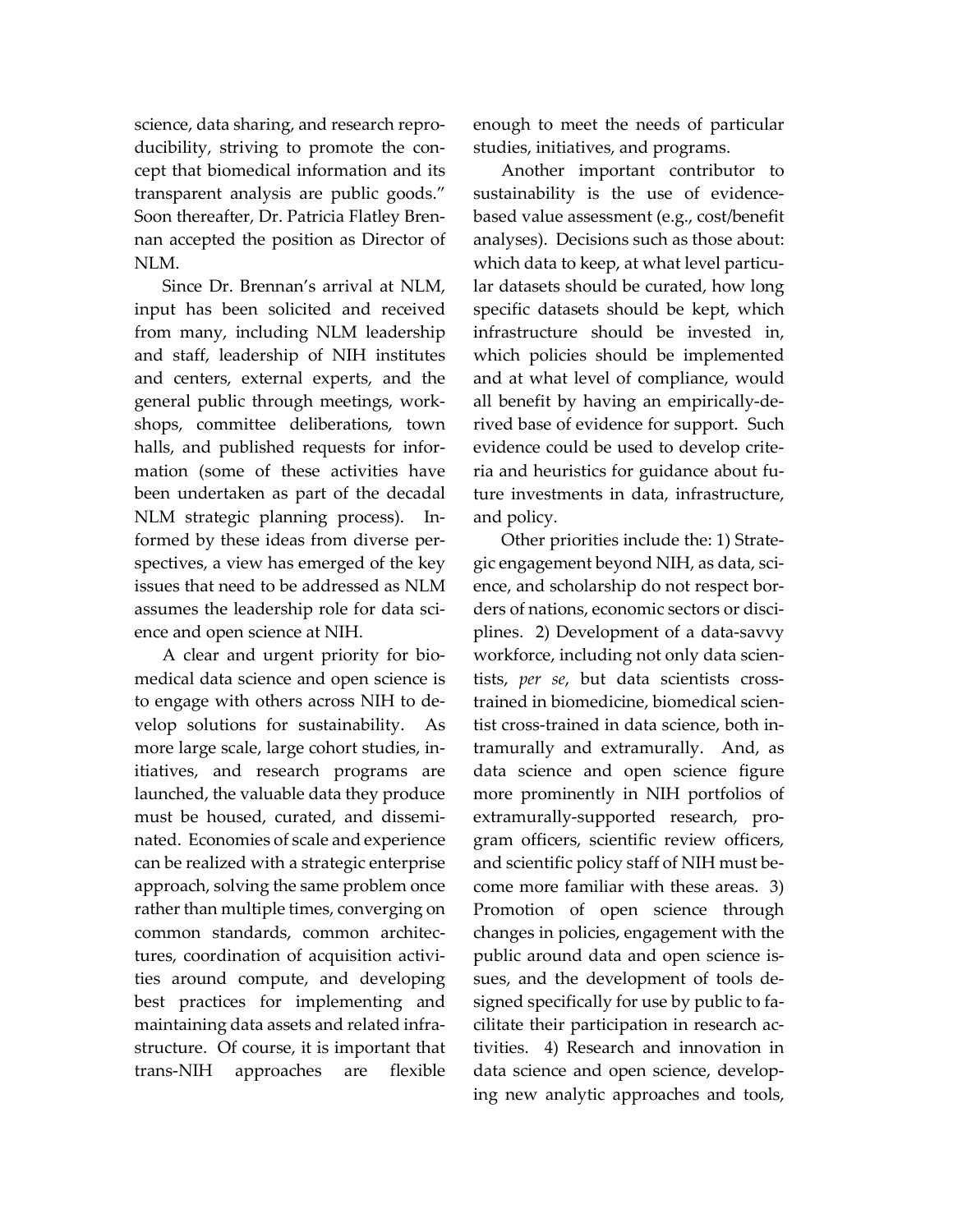solutions to challenges of curation atscale, and exploration of various flavors of artificial intelligence to harness the dynamic and expanding ecosystem of science and scholarship.

 ter depends upon sharing data (and other digm to the latter will require changes in tions comprising the biomedical research tives would be distributed across the en- aligned with each other to be mutually ical research domains are for adopting a epidemiology), such strategic incentive Finally, it is important to note that the behaviors of individuals and the practices of research-related organizations in a closed, concept-centric paradigm of science and scholarship are very different than those required for an open, datacentric paradigm. For example, in the former data are not shared, while the lat-DROs). The flip from the former paraincentives to both people and organizaenterprise (e.g., universities, funders, publishers, professional societies, regulatory agencies, etc.). Ideally, these incentire enterprise and would be strategically and maximally reinforcing, and avoiding unintended consequences. Due to wide variations in how poised various biomeddata-centric and open paradigm (e.g., genomics already is largely thus; not so for structures would likely be best designed



and developed domain-by-domain, rather than across all areas of biomedicine at once. In closing, the cumulative biomedical

 digital ecosystem wrought of data sciknowledgebase and breathtakingly powerful scientific technologies available today present significant opportunities to understand health and mitigate illness. A ence and open science promises to multiply these opportunities many-fold. With the right incentives in place, this promise could be realized in the foreseeable future.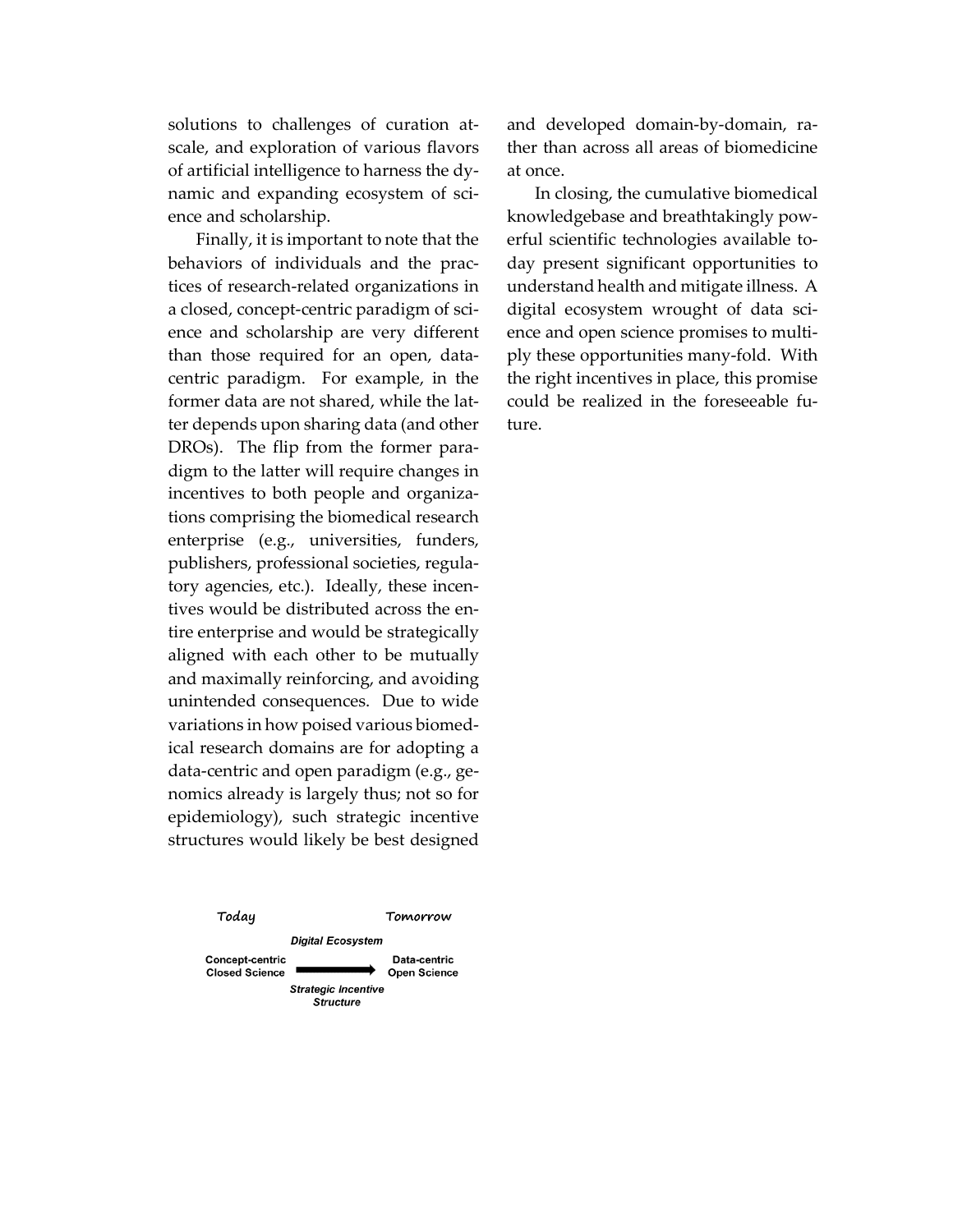## <span id="page-9-0"></span>**References**

<sup>i</sup>Supported by the National Institutes of Health, National Library of Medicine

ii <https://www.nlm.nih.gov/about/briefhistory.html>

iii <https://clinicaltrials.gov/>

iv https://medlineplus.gov/

vhttps://toxnet.nlm.nih.gov/

vi https://nnlm.gov/

vii <https://www.nlm.nih.gov/services/indexmedicus.html>

viii https://www.nlm.nih.gov/pubs/factsheets/medline.html

ix https://www.ncbi.nlm.nih.gov/pubmed/

<sup>x</sup><https://www.ncbi.nlm.nih.gov/genbank/>

xi [https://wwwcf.nlm.nih.gov/nlm\\_eresources/eresources/search\\_database.cfm](https://wwwcf.nlm.nih.gov/nlm_eresources/eresources/search_database.cfm) 

xii Defined here as digital instantiations or representations of products and processes of research

xiii <https://www.nature.com/articles/sdata201618>

 [biology-1.18436](https://www.nature.com/news/human-genome-project-twenty-five-years-of-big-biology-1.18436)xiv [https://www.nature.com/news/human-genome-project-twenty-five-years-of-big-](https://www.nature.com/news/human-genome-project-twenty-five-years-of-big-biology-1.18436)

xv <http://www.humanconnectome.org/about-ccf>

xvi <https://commonfund.nih.gov/hmp>

xvii <https://commonfund.nih.gov/gtex>

xviii <https://allofus.nih.gov/>

xix <https://abcdstudy.org/about.html>

 [results-federally-funded-research](https://obamawhitehouse.archives.gov/blog/2013/02/22/expanding-public-access-results-federally-funded-research)  xx [https://obamawhitehouse.archives.gov/blog/2013/02/22/expanding-public-access-](https://obamawhitehouse.archives.gov/blog/2013/02/22/expanding-public-access-results-federally-funded-research)

xxi <https://grants.nih.gov/grants/NIH-Public-Access-Plan.pdf>

xxii https://publicaccess.nih.gov/

xxiii <https://www.nlm.nih.gov/mesh/>

xxiv <https://www.ncbi.nlm.nih.gov/projects/linkout/>

xxv [https://www.nlm.nih.gov/NIHbmic/nih\\_data\\_sharing\\_repositories.html](https://www.nlm.nih.gov/NIHbmic/nih_data_sharing_repositories.html) 

xxvi <https://www.nlm.nih.gov/healthit/snomedct/>

xxvii <https://www.nlm.nih.gov/research/umls/>

xviii [https://www.nlm.nih.gov/research/umls/loinc\\_main.html](https://www.nlm.nih.gov/research/umls/loinc_main.html) 

xix <https://jats.nlm.nih.gov/index.html>

xxx [http://www.nature.com/neuro/journal/v19/n9/box/nn.4361\\_BX2.html?fox-](http://www.nature.com/neuro/journal/v19/n9/box/nn.4361_BX2.html?foxtrotcallback=true)

[trotcallback=true](http://www.nature.com/neuro/journal/v19/n9/box/nn.4361_BX2.html?foxtrotcallback=true) 

xxxi <https://www.nlm.nih.gov/cde/>

xxxii <https://cde.nlm.nih.gov/home>

xxxiii<https://datascience.nih.gov/BlogFAIR>

xxxiv <https://ndar.nih.gov/>

<sup>x</sup>xxv <https://afni.nimh.nih.gov/node/11>

xxxvi *Ibid.* 

 [tion-option](http://www.sciencemag.org/careers/2015/12/register-your-study-new-publication-option) xxxvii [http://www.sciencemag.org/careers/2015/12/register-your-study-new-publica-](http://www.sciencemag.org/careers/2015/12/register-your-study-new-publication-option)